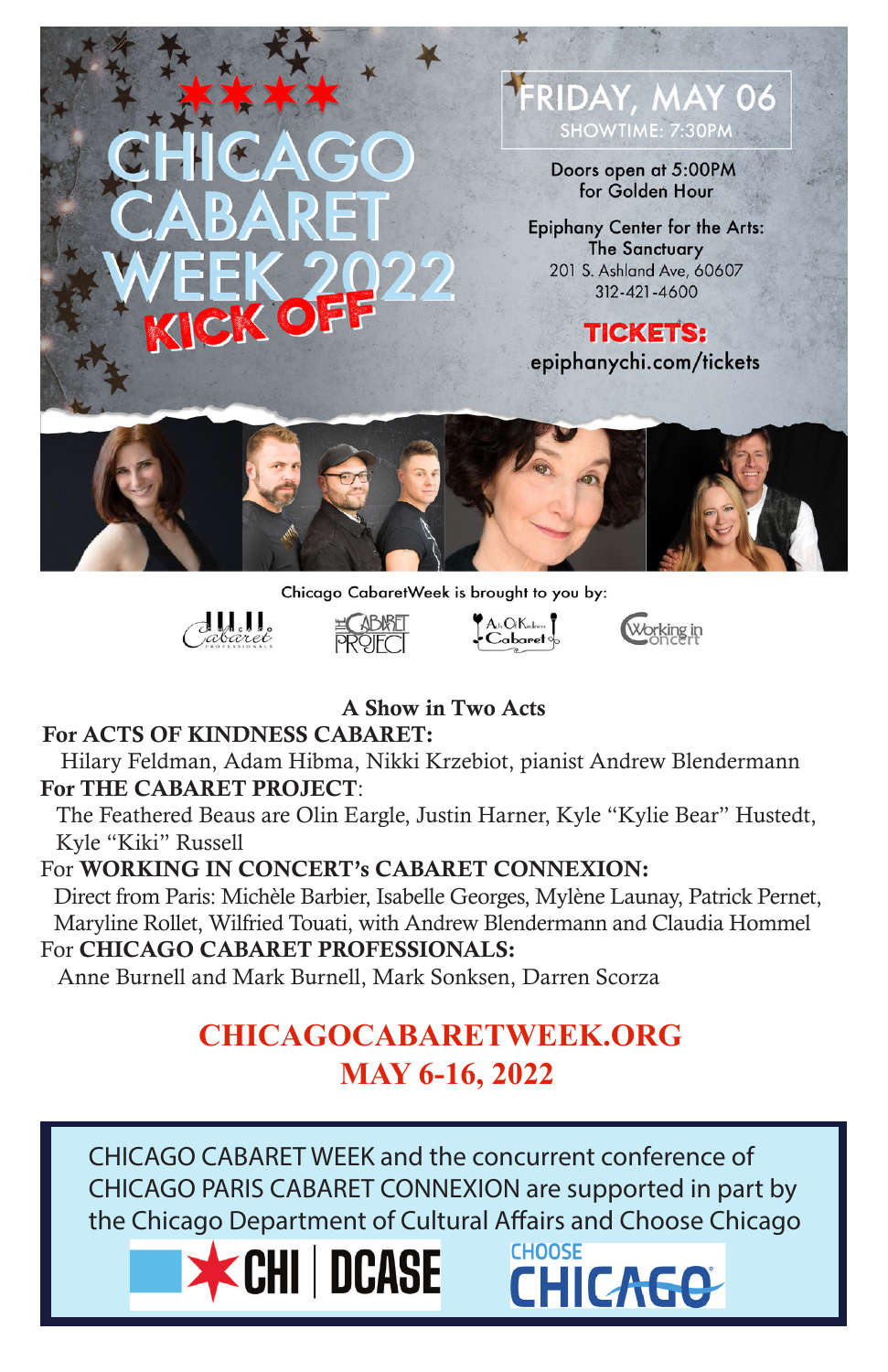### **PERFORMER PROFILES**

**MICHÈLE BARBIER** began as actress and singer (Comédie Française, Festival d'Avignon, etc) but left everything for the circus, in Sweden, Germany and her own company in France. She was discovered in Sweden by the legendary Josephine Baker who engaged her as personal secretary from 1969-1971. After thirty years, Michèle returned to theater, writing and song; released three albums; published novels, historical essays, theater and poems; and produced her one-woman-shows evoking the circus world and more recently her upbringing in Algeria. She has created events, often televised, such as the Gala de la Presse and Kréatika, the Festival of Authors-Composers-Performers. She served as vice-president of the Alliance Francophone, taking her to many countries, most notably Japan. www.michele-barbier.com.

**ANDREW BLENDERMANN**, pianist and singer. Starting with a classical background from Baldwin-Wallace Conservatory of Music, Andrew's wide-ranging career includes piano bars (Davenport's, Howl at the Moon, The Signature Room), musical theater (Marriott Lincolnshire, Drury Lane), a cappella (Navy Pier Players, Harmony Sweepstakes), and private events. His repertoire of more than 1800 songs and flexible performance style goes from Beethoven to Broadway, Sinatra to Smash Mouth. blenderful.com

**ANNE BURNELL** currently serves as President of **Chicago Cabaret Professionals**. She performs at clubs and festivals, including the Chicago Humanities Festival, WDCB Jazz Salon, Jazz at the Logan, The Auditorium Theatre, Pianoforte, Mabel Mercer Foundation, Taste of Chicago, Chicago Symphony Center's African American Network, and Old St. Pat's World's Largest Block Party. Right before the pandemic, Anne and Mark were teaching and performing with the Cabaret Connexion in Paris, and headlined at the 2020 Food & Music Festival in Playa La Barqueta, Panama. Their new album comes out July 2022. Cabaret shows: *Brill Building Songwriters*, and *Cry Me a River—The Music of Julie London*. BurnellMusic.com.

**MARK BURNELL** was a faculty member at Carnegie Mellon University for ten years. He has worked with Dave Frishberg, Howie Mandel, Connie Francis, Louie Bellson, Rob Marshall, and Seth Meyers. Mark has performed in Bern, Zurich, Geneva, St. Croix, Paris, Panama, Freiburg and Amsterdam. Locally Mark entertains at Hey Nonny, Davenport's, and Tortoise Supper Club. "...silky smooth and highly polished"—*Chicago Sun Times*. "...a most enjoyable evening of song" —*Applause, Applause*, New York. BurnellMusic.com.

**OLIN EARGLE** has been performing in Chicago since 2008 with favorite credits including Action (*West Side Story*), Danny Zuko (*Grease*) and with The Cabaret Project, *CT-Hey* and *Porter to Paris*. As an actor, Olin has been seen in *Scrooge & Marley* (2012), *Crisis* (2014), *Divergent* (2014) and *Chicago PD* (2015). He is a founding member of The Feathered Beaus. cabaretproject.org.

**HILARY ANN FELDMAN**. Called a "tour de force of cabaret, opera, and jazz" by the *Chicago Tribune*, Hilary has performed across the US and in England. Her 10 solo shows celebrate the music of the American Songbook—past and present—and pay tribute to some of entertainment's most beloved icons. Her CD, *Taking Flight*, was named "Cabaret/ Folk CD of the Year" by *Cabaret Hotline*. Hilary is also a vocal insructor, and the founder of **Acts Of Kindness Cabaret**, a nonprofit that raises money for charities through cabaret performance. www.hilaryannfeldman.com, www. aokcabaret.org.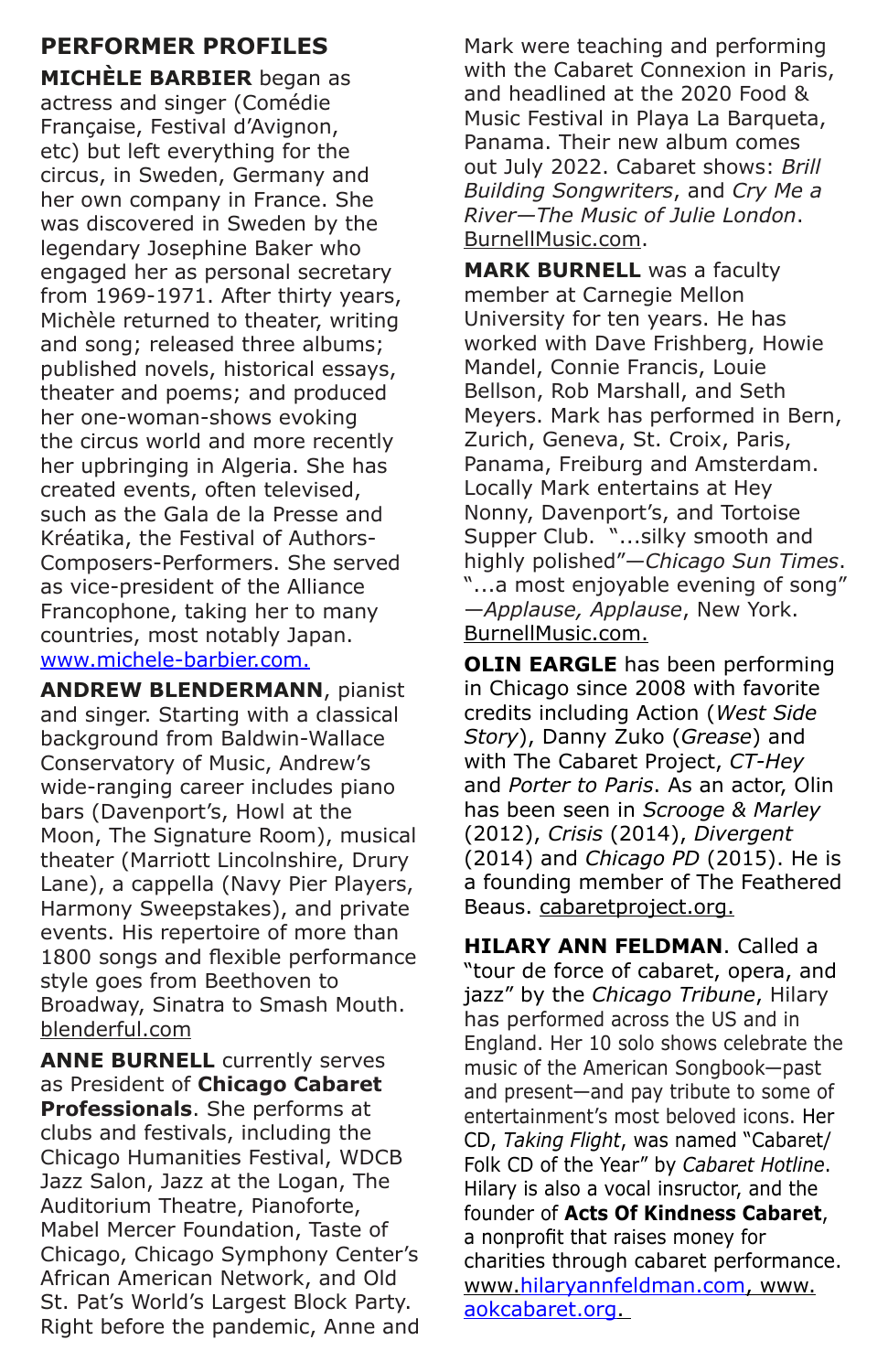**ISABELLE GEORGES** transmits a joyful combination of French songs, classical music, musical theatre and Yiddish music. Her creativity has resulted in shows including: *Une Etoile et Moi, Padam Padam, Broadway Enchanté, Amour Amor, Oh, La La!...* For *Yiddish Rhapsody, Broadway Symphonique* or *C'est Si Bon*, Isabelle sought the company of symphony orchestras. This created a range of propositions that permitted her to perform in venues as diverse and prestigious as the Musikverein in Vienna, the Concertgebouw in Amsterdam, The Hyogo Performing Arts Center in Nishinomiya, the Théâtre des Champs-Élysées, the Bal Blomet and La Philharmonie in Paris, the Edinburgh Festival in Scotland, the 54 Below in New York. Her recordings are available at www.isabellegeorges.com

**JUSTIN HARNER** is a Chicagobased musician and collaborator. Musical credits include Triassic Parq (Pianosaurus and MD/Circle Theatre Chicago), Little Women (Co-MD/ Brown Paper Box Co.) and Be More Chill (Dad and Mr. Reyes/Stage Door Fine Arts). In addition to playing gigs all over the city, Justin has been playing with The Feathered Beaus for the last four years.@jayjayach

**ADAM HIBMA**. Psychologist by day, cabaret performer by night, Adam has been seen in venues throughout Chicagoland and on the East Coast, including Davenport's Cabaret, Stage 773, Skokie Theatre, Paw Paw Lake Yacht Club, Signature Theatre, CAMP Rehobeth, and the Atlas Sprenger Theatre. His shows include Bing Crosby and Rosemary Clooney duets, music of the 1950's, tributes to Faith Prince and to Stephen Sondheim, and numerous celebrations of the artistry of Barbra Streisand.

From Cabaret Lapin Agile in Paris to the Frick Museum in Pittsburgh, Paris-born **CLAUDIA HOMMEL** transports her audiences to Paris, imagined and real, with Cabaret

InTourludes and "cabaret in the classroom". She offers *Vocal Canvas*  concerts to "hear the painting, see the song". Founder of Chicago Cabaret Professionals (1998), SongShop Live workshops and concerts (2003), Chicago Paris Cabaret Connexion (2017). Executive Director of Working In Concert. Her five Maison Clobert recordings are available at cabaret-paree.com.

**KYLE "KYLIE BEAR" HUSTEDT**. Kyle is the Founder and Artistic Director of The Cabaret Project. Hailing from Odebolt, Iowa, he runs the troupe as well as performs, produces and promotes cabaret. He was part owner in The Monocle in St. Louis and served as the entertainment director. Kyle currently tours and performs with the Feathered Beaus and was lucky enough to be cast in a Super Bowl commercial alongside Jennifer Hudson. cabaretproject.org.

**NIKKI KRZEBIOT**. A former music teacher, Nikki has produced three solo cabarets in Chicago, which have been seen at Davenport's Cabaret, Windy City Performs, and as part of the Janus Concert Series. Nikki has also graced many musical theatre stages. Favorite roles include Sarah Brown in *Guys and Dolls*, Miss Amelia in *A Little Princess*, and Rona Lisa Peretti in *The 25th Annual Putname County Spelling Bee*. Nikki is also one of the singing staff at Davenport's Piano Bar and Cabaret.

**MYLÈNE LAUNAY**. French actress, dancer, street and cabaret singer, and creator, Mylène was trained in classical-dance, modern-jazz, tap dance, flamenco (at AID), Argentine tango (in Buenos Aires), musical comedy (AICOM). With accordionist Christian Bassoul, she co-hosts a weekly street ball at rue Mouffetard and performs cabaret events in Paris and the UK. Mylène wrote her first musical, *In Vitro*, in 2015. In 2017, she joined with Claudia Hommel to organize the Chicago